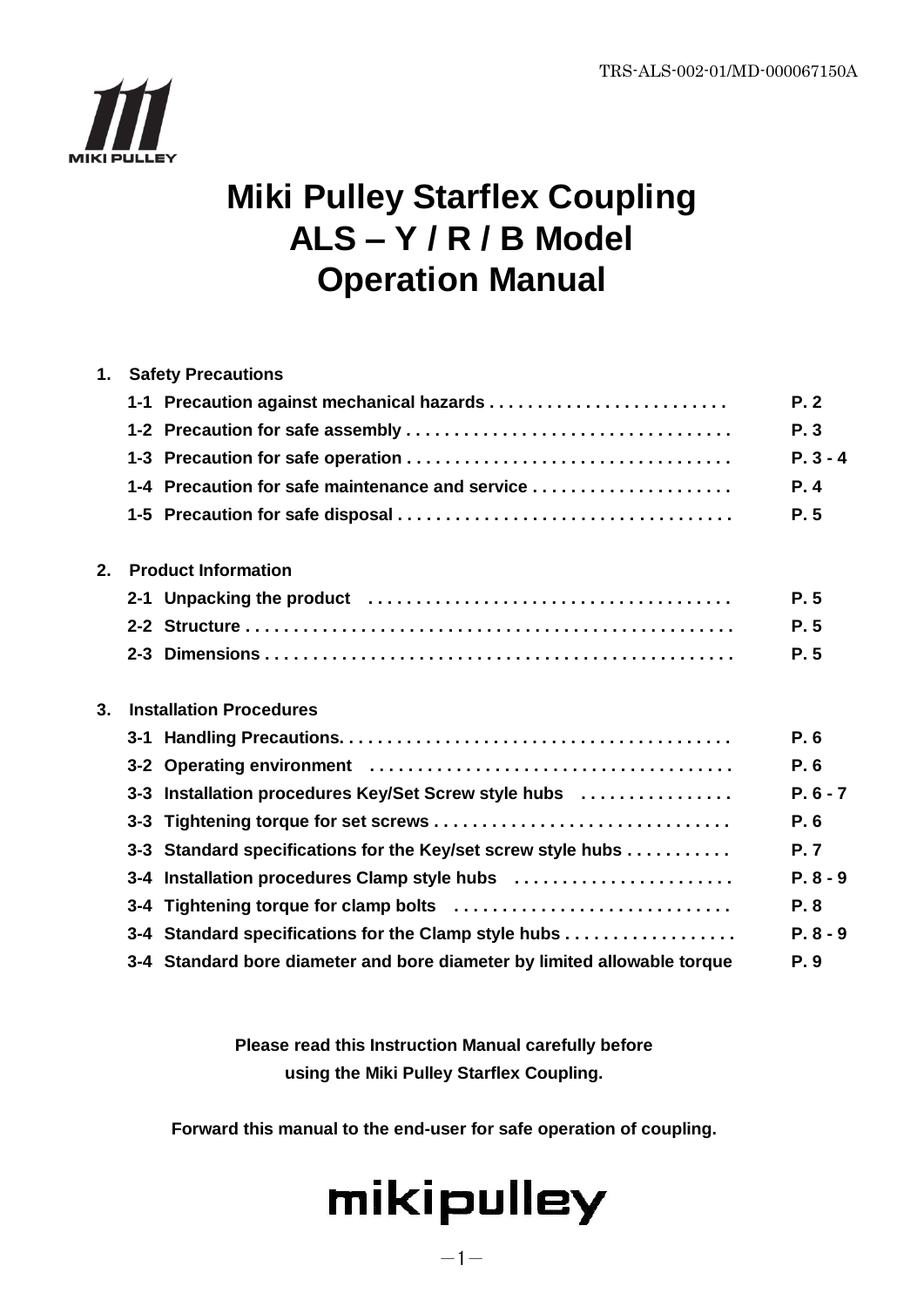#### **1. Safety Precautions**

Read the operation manual and technical documents carefully before using this product. Failure to comply with these instructions could result in serious injury or damage to equipment.

Safety precautions, in this manual, are labeled as "DANGER" or "CAUTION."



Before using this product in a device or machine where failure or malfunction can lead to a direct threat to life or health (for example: nuclear power equipment, aerospace equipment, medical devices, transportation devices, and safety devices) prior consideration must be given from Miki Pulley. Contact our authorized sales representative.

This document must be given to the end user and should be kept for future reference. This manual's contents must always be observed to protect the user and others from danger, and preventing property damage when using this product.

#### **1-1 Precautions against mechanical hazards**

| DANGER:            | Use safety shields or guards.                                                                                                                                                                             |
|--------------------|-----------------------------------------------------------------------------------------------------------------------------------------------------------------------------------------------------------|
| Use safety guards  | Contacting a moving part will cause injury. Use safety shields or guards to prevent<br>hazards. Provide a safety mechanism that halts the operation immediately when a safety<br>shield or guard is open. |
| DANGER:            | Never use the product in a hazardous atmosphere that can cause ignition or<br>explosion.                                                                                                                  |
| Danger of ignition | Never use the product in an atmosphere of oil or flammable gas that can cause<br>ignition or explosion.                                                                                                   |
| NGER :             | Provide a safety mechanism.                                                                                                                                                                               |



In the event of a product breakdown, the driven part can be completely separated from the driving part. To prevent hazards, a safety mechanism should be in place.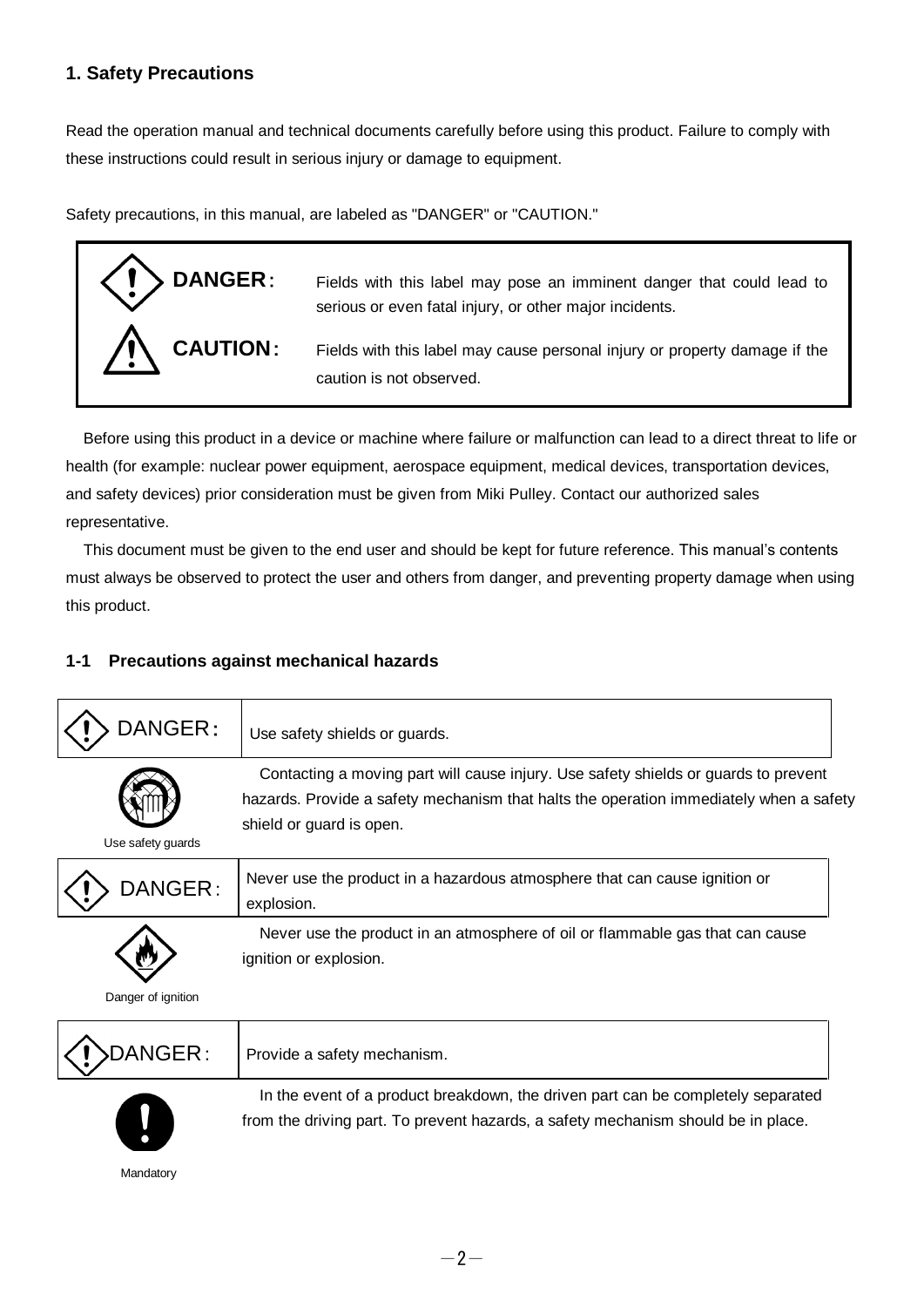| DANGER:    | Be sure to tighten all bolts and screws.                                                                                                                                                                 |
|------------|----------------------------------------------------------------------------------------------------------------------------------------------------------------------------------------------------------|
| Mandatory  | Improperly tightened bolts or screws can lead to product damage or impaired product<br>performance. Tighten the bolts and screws to our specified tightening torque.                                     |
| DANGER:    | Never turn on the machine during installation. Lock Out -Tag Out.                                                                                                                                        |
| Prohibited | When installing the product, make sure that the main power of the machine is turned<br>off and can not be accidently turned on. If the driving part moves unexpectedly, personal<br>injury could result. |
| CAUTION:   | Do not exceed maximum permissible misalignment.                                                                                                                                                          |
| Mandatory  | Attach the product to a machine within our specified "maximum permissible<br>misalignment." Failure to comply may cause injury, breakdown or machine damage.                                             |
| CAUTION:   | Use Miki Pulley specified bolts and screws only.                                                                                                                                                         |
| Prohibited | Use Miki Pulley specified bolts and screws only. Failure to comply may cause injury,<br>breakdown or machine damage.                                                                                     |

#### **1-3 Precautions for safe operation**

|            | $\sum$ DANGER : $\big $ Do not exceed maximum RPM of unit.                                                                                              |
|------------|---------------------------------------------------------------------------------------------------------------------------------------------------------|
| Prohibited | Operating the product above the maximum speed can lead to product failure, damage<br>or an adverse influence on the machine. Observe the maximum speed. |

|                          | $\left \left\langle \cdot\right\rangle\right\rangle$ DANGER: Never touch the product while in operation. |
|--------------------------|----------------------------------------------------------------------------------------------------------|
| $\overline{\phantom{a}}$ | Since the product contains rotating parts, touching the operating product will cause                     |



injury. Never touch the product while in operation.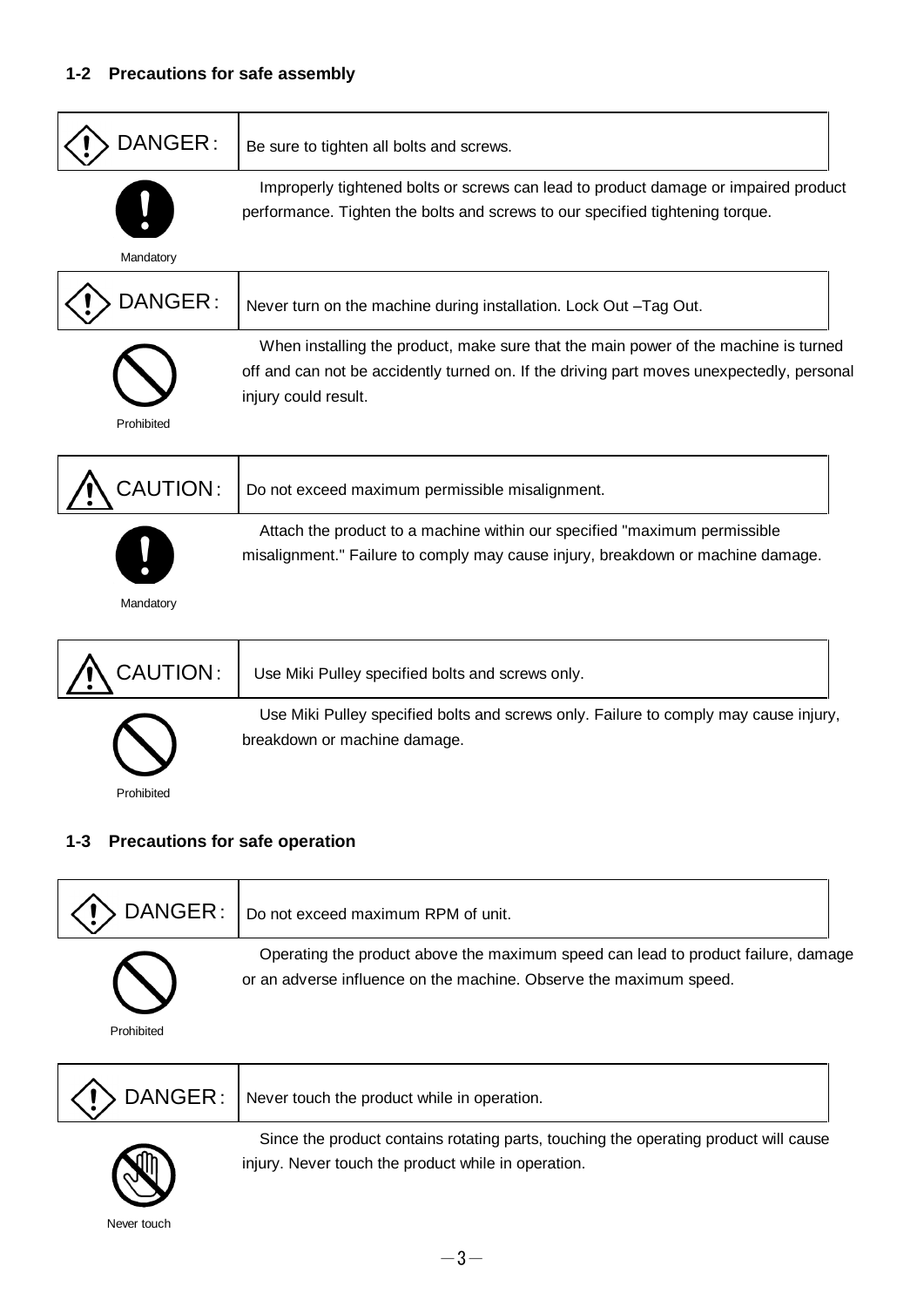|  | $\bigwedge$ CAUTION: |
|--|----------------------|
|--|----------------------|

Never use the product above the permissible torque.



Operating the product above the permissible torque can lead to product failure, damage or an adverse influence on the machine. Never use the product above the permissible torque.

Prohibited

| $\bigwedge$ CAUTION: | If abnormal noises or vibrations occur, shut down the product immediately. Lock        |  |
|----------------------|----------------------------------------------------------------------------------------|--|
|                      | Out -Tag Out Machine.                                                                  |  |
|                      | Unusual noises or vibrations may be a sign of abnormalities in the machine or product. |  |
|                      | Problems left unsolved can damage the machine. Stop the operation immediately and      |  |
|                      | check the machine and product.                                                         |  |

Mandatory





Prohibited

tightening torques. Slippage at the joint can generate heat during operation, damaging the product and an adverse affect on the machine. Never use the product with joint slippage. Failure to comply may cause injury, breakdown or machine damage.

#### **1-4 Precautions for safe maintenance and service**

| DANGER:    | Lock Out - Tag Out before beginning maintenance on machine.                                                                                                                              |
|------------|------------------------------------------------------------------------------------------------------------------------------------------------------------------------------------------|
| Prohibited | Before starting any maintenance or service, be sure to turn off the main power to the<br>machine. Lock out -Tag Out machine to prevent accidents. Failure to comply may cause<br>injury. |

| A CAUTION: Never disassemble the product.                                |  |
|--------------------------------------------------------------------------|--|
| Do not attampt to disassemble the product shipped as a complete assembly |  |



Do not attempt to disassemble the product shipped as a complete assembly. Unauthorized disassembly work can cause injury or damage the product.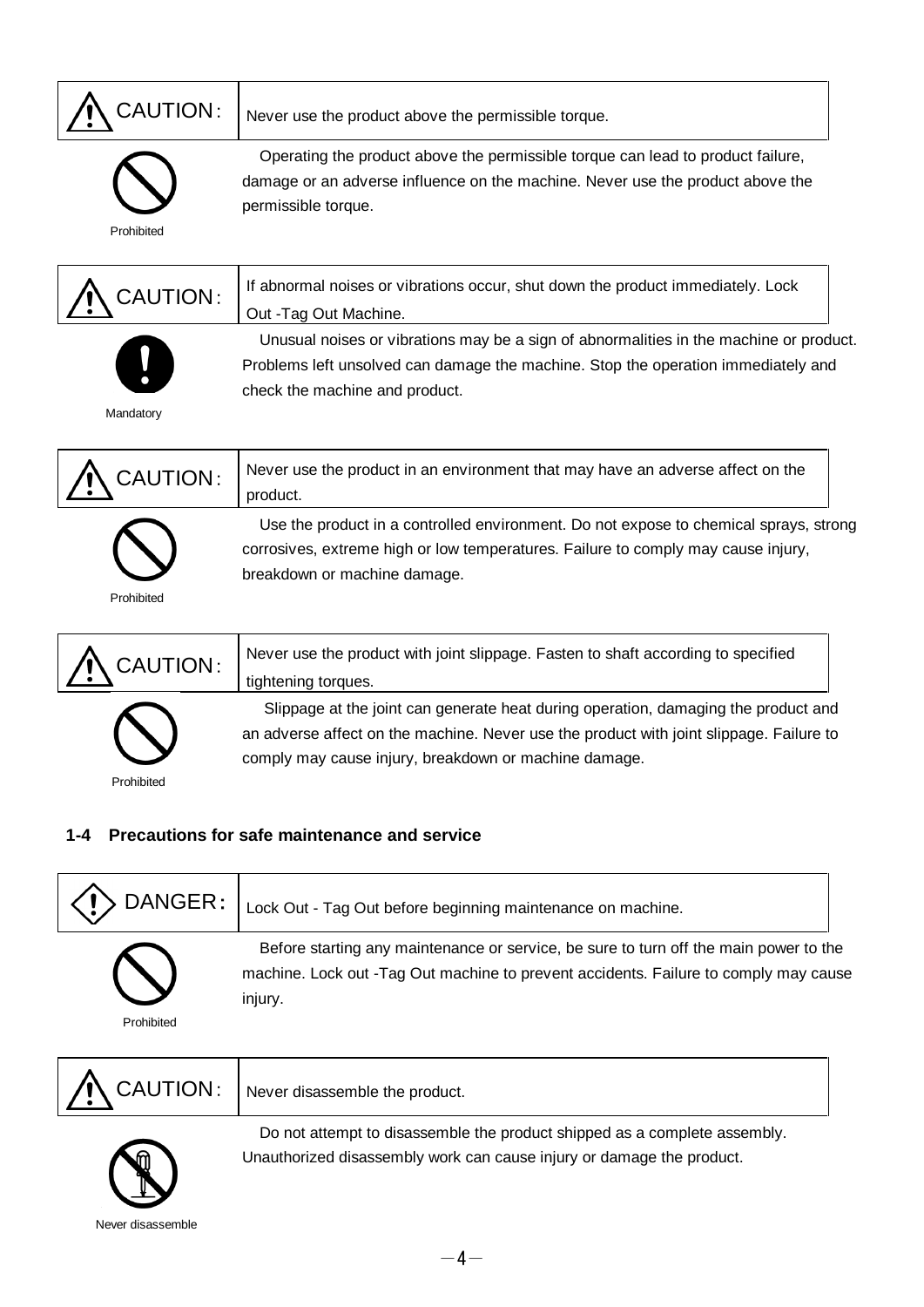| $\langle \langle ! \rangle$ DANGER:<br>Keep away from infants and children. |                                                                                               |  |
|-----------------------------------------------------------------------------|-----------------------------------------------------------------------------------------------|--|
|                                                                             |                                                                                               |  |
|                                                                             | $\int \mathbf{\Lambda}$ CAUTION: $\vert$ To protect the environment, recycle where available. |  |

#### **2. Product Information**

#### **2-1 Unpacking the product**

#### **Carefully inspect the coupling upon receipt for damages during transit.**

If there are any problems please contact the company where you purchased the product.

#### **2-2 Structure**

#### **Key/set screw style hubs Clamp style hubs**





#### **2-3 Dimensions Table 1**

| Model             | ALS-014 | ALS-020 | ALS-030   ALS-040 |    | ALS-055   ALS-065   ALS-080 |    |     | ALS-095 | ALS-105 |
|-------------------|---------|---------|-------------------|----|-----------------------------|----|-----|---------|---------|
| $L$ [mm]          | 22      | 30      | 35                | 66 | 78                          | 90 | 114 | 126     | 140     |
| [mm]<br>$L_1,L_2$ |         | 10      | 11                | 25 | 30                          | 35 | 45  | 50      | 56      |

#### **Key/set screw style Clamp style**



[Figure 3] [Figure 4]

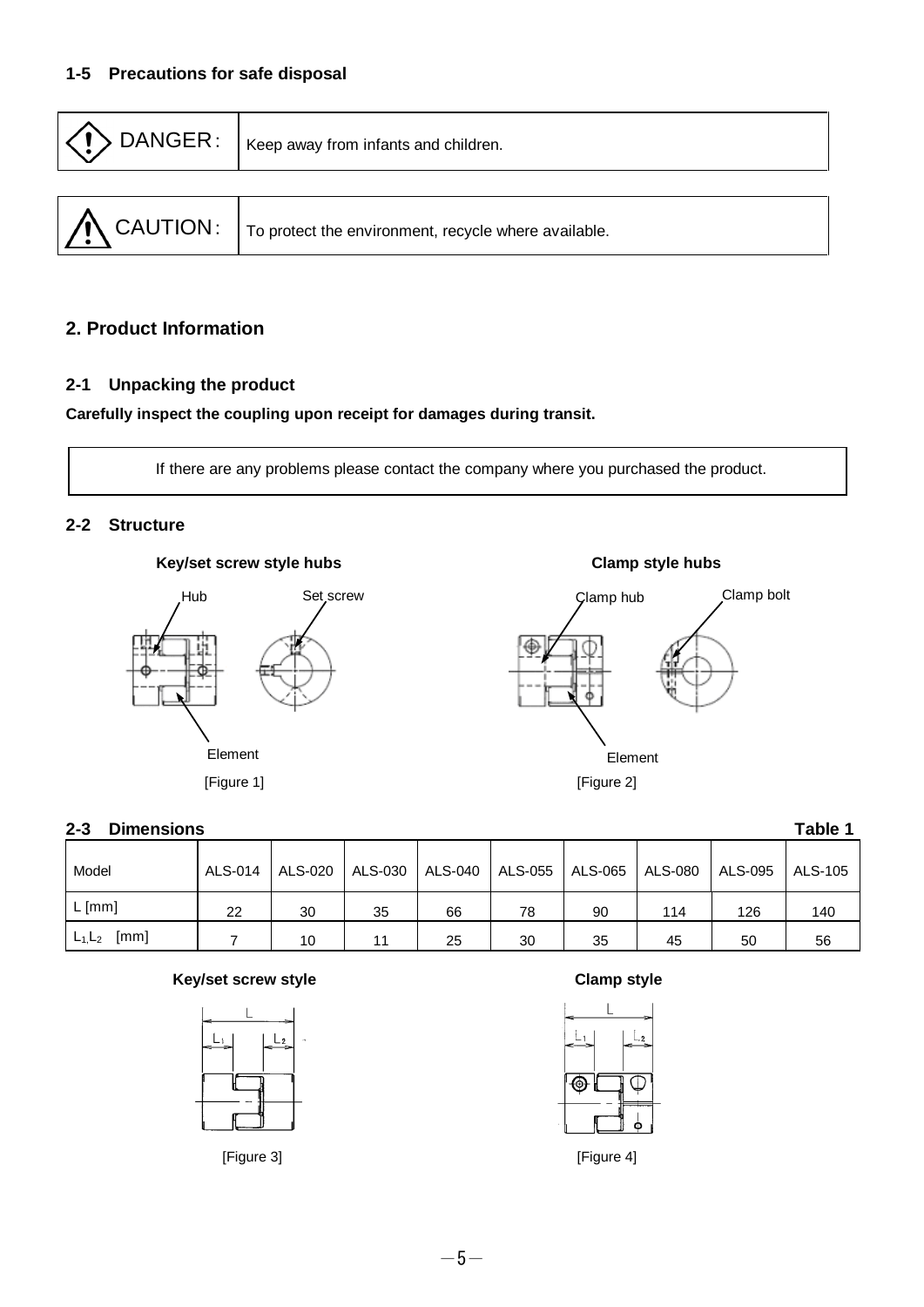#### **3. Installation Procedures**

#### **3-1 Handling Precautions**

- In transporting, handle the product carefully to avoid damaging the product.
- Never handle the product in a way that excessive force is applied to the parts.

#### **3-2 Operating environment**

- Do not use the product in a hot, humid, or dusty environments.
- Do not use the product beyond the specified operating ambient temperature range. (-30°C to +80°C)
- Do not use the product where it is exposed to corrosive gas, oil, or chemicals.
- Do not use the product outdoors. The product is not corrosion resistant.
- Do not use the product in highly dynamic applications such as high speed reversing.

#### **3-3 Installation procedures**





#### **Key/set screw style**

- Before installing, make sure the main power switch to the equipment is in the off position to avoid operating the motor by mistake and to ensure safety. Lock out – Tag Out procedures should be followed.
- Remove the dust, dirt, and oil accumulated on the target shaft and coupling bores.
- $\blacksquare$  Install hub on shaft so that engagement is equal to dimensions  $L_1$  and  $L_2$  shown in Section 2-3, Table 1 and figures 3 and 4.
- ■Be sure to use a torque wrench to tighten the set screws. Tighten to the set screw tightening torque indicated below:

#### **Tightening torque for set screws**

|                        |     |    |                |                |      | Table 2         |
|------------------------|-----|----|----------------|----------------|------|-----------------|
| Set Screw Size         | MЗ  | M4 | M <sub>5</sub> | M <sub>6</sub> | M8   | M <sub>10</sub> |
| Tightening torque [Nm] | 0.7 | .  | 3.6            | 6.0            | 14.5 | 28.0            |

• Property Class 12.9

• Black anodized

- ■To achieve maximum performance; align the shafts according to tables for set screw and clamp style hubs. The misalignments shown are maximum values. Closer alignment at the time of initial installation is recommended to maximize coupling life.
- ■Check the alignment at two points about 90 degrees away by applying a straight edge to the outer diameter of the main body. The life of the element is significantly affected by the centering accuracy.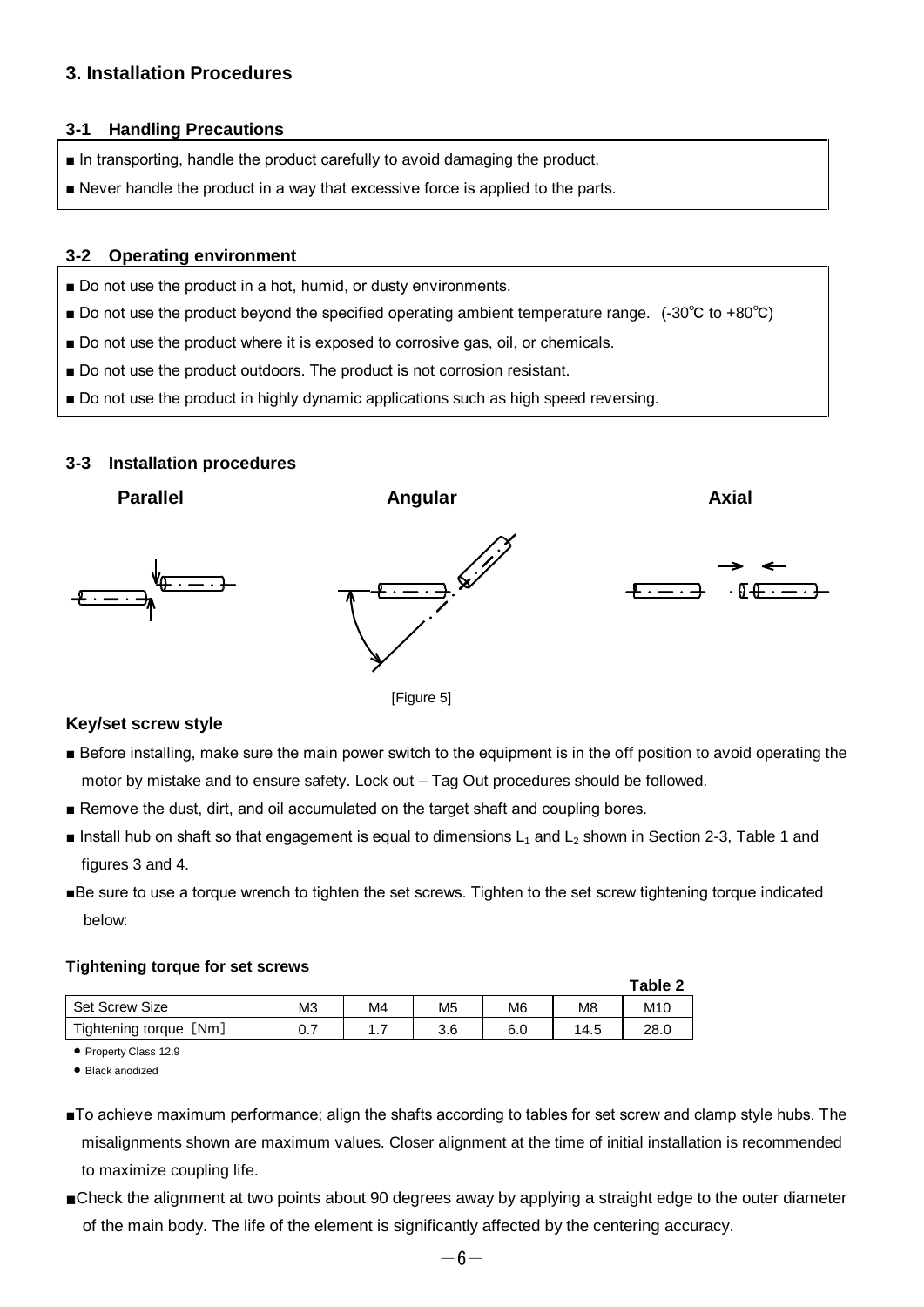#### **Standard specifications for Key/set screw style hubs Table 3**

| <b>Model</b> |         | Torque  | Maximum                        |          | Misalignment |                    |        |
|--------------|---------|---------|--------------------------------|----------|--------------|--------------------|--------|
| (Yellow)     | Nominal | Maximum | Speed                          | Parallel | Angular      | Axial              | Weight |
|              | [Nm]    | [Nm]    | $\left[\text{min}^{-1}\right]$ | [mm]     | [°]          | [mm]               | [kg]   |
| ALS-014-Y    | 1.2     | 2.4     | 34100                          | 0.10     |              | $+0.6$<br>$\Omega$ | 0.007  |
| ALS-020-Y    | 3       | 6       | 23800                          | 0.15     |              | $+0.8$<br>$\Omega$ | 0.018  |
| ALS-030-Y    | 7.5     | 15      | 15900                          | 0.15     |              | $+1.0$<br>$\Omega$ | 0.047  |
| ALS-040-Y    | 10      | 20      | 11900                          | 0.10     |              | $+1.2$<br>$\Omega$ | 0.15   |
| ALS-055-Y    | 35      | 70      | 8700                           | 0.15     |              | $+1.4$<br>$\Omega$ | 0.35   |
| ALS-065-Y    | 95      | 190     | 7400                           | 0.15     |              | $+1.5$<br>$\Omega$ | 0.51   |
| ALS-080-Y    | 190     | 325     | 6000                           | 0.15     |              | $+1.8$<br>$\Omega$ | 1.01   |
| ALS-095-Y    | 265     | 530     | 5000                           | 0.15     |              | $+2.0$<br>$-0.5$   | 1.5    |
| ALS-105-Y    | 310     | 620     | 4500                           | 0.20     |              | $+2.0$<br>$-0.9$   | 2.1    |

|              |                 |                 |                                   |                  |                         |                    | Table 4        |
|--------------|-----------------|-----------------|-----------------------------------|------------------|-------------------------|--------------------|----------------|
| <b>Model</b> |                 | Torque          | <b>Maximum</b>                    |                  |                         |                    |                |
| (Red)        | Nominal<br>[Nm] | Maximum<br>[Nm] | Speed<br>$\left[\min^{-1}\right]$ | Parallel<br>[mm] | Angular<br>$[^{\circ}]$ | Axial<br>[mm]      | Weight<br>[kg] |
| ALS-014-R    | $\overline{c}$  | 4               | 34100                             | 0.10             | 1                       | $+0.6$<br>0        | 0.007          |
| ALS-020-R    | 5               | 10              | 23800                             | 0.10             | 1                       | $+0.8$<br>0        | 0.018          |
| ALS-030-R    | 12.5            | 25              | 15900                             | 0.10<br>1        |                         | $+1.0$<br>0        | 0.047          |
| ALS-040-R    | 17              | 34              | 11900                             | 0.10             | 1                       | $+1.2$<br>0        | 0.15           |
| ALS-055-R    | 60              | 120             | 8700                              | 0.10             | 1                       |                    | 0.35           |
| ALS-065-R    | 160             | 320             | 7400                              | 0.10             | 1                       | $+1.5$<br>$\Omega$ | 0.51           |
| ALS-080-R    | 325             | 650             | 6000                              | 0.10             | 1                       | $+1.8$<br>0        | 1.01           |
| ALS-095-R    | 450             | 900             | 5000                              | 0.10             | 1                       | $+2.0$<br>$-0.5$   | 1.5            |
| ALS-105-R    | 525             | 1050            | 4500                              | 0.15             | 1                       |                    | 2.1            |

|              |                 |                        |         |                  |                |                   | Table 5        |
|--------------|-----------------|------------------------|---------|------------------|----------------|-------------------|----------------|
| <b>Model</b> |                 | Torque                 | Maximum |                  |                |                   |                |
| (Blue)       | Nominal<br>[Nm] | <b>Maximum</b><br>[Nm] |         | Parallel<br>[mm] | Angular<br>[°] | Axial<br>[mm]     | Weight<br>[kg] |
| ALS-030-B    | 12.5            | 25                     | 15900   | 0.17             |                | $+1.0$<br>$-0.2$  | 0.047          |
| ALS-040-B    | 17              | 34                     | 11900   | 0.20             |                | $+1.0$<br>$-0.5$  | 0.15           |
| ALS-055-B    | 60              | 120                    | 8700    | 0.22             |                | $+1.4$<br>$-0.2$  | 0.35           |
| ALS-065-B    | 160             | 320                    | 7400    | 0.25             |                | $+1.5$<br>$-0.6$  | 0.51           |
| ALS-080-B    | 325             | 650                    | 6000    | 0.28             |                | $+1.8$<br>$-0.9$  | 1.01           |
| ALS-095-B    | 450             | 900                    | 5000    | 0.32             |                | $+2.0$<br>$-0.5$  | 1.5            |
| ALS-105-B    | 525             | 1050                   | 4500    | 0.36             |                | $+2.0$<br>$-0.09$ | 2.1            |

Weights are at maximum bore diameter

Coupling specifications subject to change without notice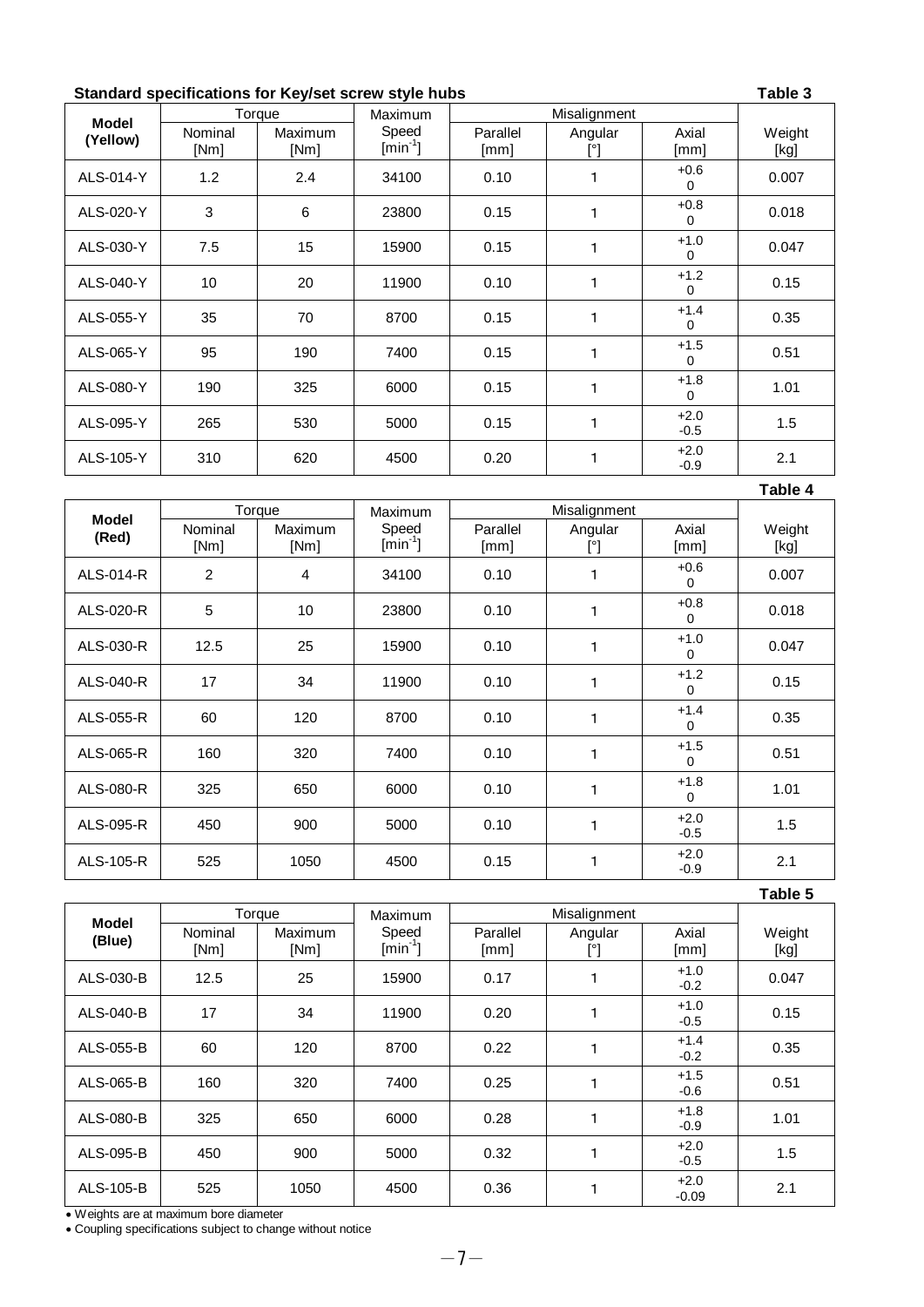#### **3.4 Installation procedures Clamp style hubs**

- The recommended dimensional tolerance of the target shaft is h7. (However, for a shaft diameter of φ35mm, the tolerance is  $\frac{+0.010}{-0.025}$ .)
- Do not tighten the clamp bolt before inserting the shaft.
- Wipe the rust, dust, oil and grease off the attachment shaft. Do not use clamp bolt with any oil or grease. Molybdenum disulfide or extreme-pressure additives must be completely removed; as such additives dramatically change the coefficient of friction.
- Use only Miki Pulley clamp bolts.
- After mounting the coupling, be sure to attach the safety shields or guards. Touching the coupling while it is operating may result in an injury.
- Be sure to use a torque wrench to tighten the clamp bolts. Tighten to the clamp bolt tightening torque indicated in the table below:

#### **Tightening torque for clamp bolts**

|                        |              |         |              |              |         |              | Table 6      |
|------------------------|--------------|---------|--------------|--------------|---------|--------------|--------------|
| Model                  | ALS-014      | ALS-020 | ALS-030      | ALS-040      | ALS-055 | ALS-065      | ALS-080      |
| Clamp bolt size        | $M2\times 6$ | M2.5x8  | $M3\times12$ | $M5\times16$ | M6x20   | $M8\times25$ | $M8\times25$ |
| Tightening torque [Nm] | 0.4          | 1.0     | 1.5          | 7.0          | 14.0    | 30.0         | 30.0         |

• Property Class 12.9 • Black anodized

### **Standard specifications for Clamp style hubs**

|              |                 |                 |                                         |                  |                |                    | Table 7        |
|--------------|-----------------|-----------------|-----------------------------------------|------------------|----------------|--------------------|----------------|
| <b>Model</b> |                 | Torque          | Maximum                                 |                  |                |                    |                |
| (Yellow)     | Nominal<br>[Nm] | Maximum<br>[Nm] | Speed<br>$\left[\text{min}^{-1}\right]$ | Parallel<br>[mm] | Angular<br>[°] | Axial<br>[mm]      | Weight<br>[kg] |
| ALS-014-Y    | 1.2             | 2.4             | 10000                                   | 0.10             |                | $+0.6$<br>0        | 0.007          |
| ALS-020-Y    | 3               | 6               | 10000                                   | 0.15             |                | $+0.8$<br>0        | 0.019          |
| ALS-030-Y    | 7.5             | 15              | 10000                                   | 0.15             |                | $+1.0$<br>0        | 0.045          |
| ALS-040-Y    | 10              | 20              | 10000                                   | 0.10             |                | $+1.2$<br>0        | 0.16           |
| ALS-055-Y    | 35              | 70              | 7000                                    | 0.15             |                | $+1.4$<br>$\Omega$ | 0.34           |
| ALS-065-Y    | 95              | 190             | 5900                                    | 0.15             |                | $+1.5$<br>0        | 0.54           |
| ALS-080-Y    | 190             | 325             | 4800                                    | 0.15             |                | $+1.8$<br>0        | 1.00           |

|           |                 |                 |                                         |                  |                |                       | Table 8        |
|-----------|-----------------|-----------------|-----------------------------------------|------------------|----------------|-----------------------|----------------|
| Model     |                 | Torque          | <b>Maximum</b>                          |                  |                |                       |                |
| (Red)     | Nominal<br>[Nm] | Maximum<br>[Nm] | Speed<br>$\left[\text{min}^{-1}\right]$ | Parallel<br>[mm] | Angular<br>[°] | Axial<br>[mm]         | Weight<br>[kg] |
| ALS-014-R | 2               | 4               | 10000                                   | 0.10             |                | $+0.6$<br>$\Omega$    | 0.007          |
| ALS-020-R | 5               | 10 <sup>°</sup> | 10000                                   | 0.10             |                | $+0.8$<br>$\Omega$    | 0.019          |
| ALS-030-R | 12.5            | 25              | 10000                                   | 0.10             |                | $+1.0$<br>$\Omega$    | 0.045          |
| ALS-040-R | 17              | 34              | 10000                                   | 0.10             |                | $+1.2$<br>$\Omega$    | 0.16           |
| ALS-055-R | 60              | 120             | 7000                                    | 0.10             |                | $+1.4$<br>$\Omega$    | 0.34           |
| ALS-065-R | 160             | 320             | 5900                                    | 0.10             |                | $+1.5$<br>$\mathbf 0$ | 0.54           |
| ALS-080-R | 325             | 650             | 4800                                    | 0.10             |                | $+1.8$<br>$\mathbf 0$ | 1.00           |